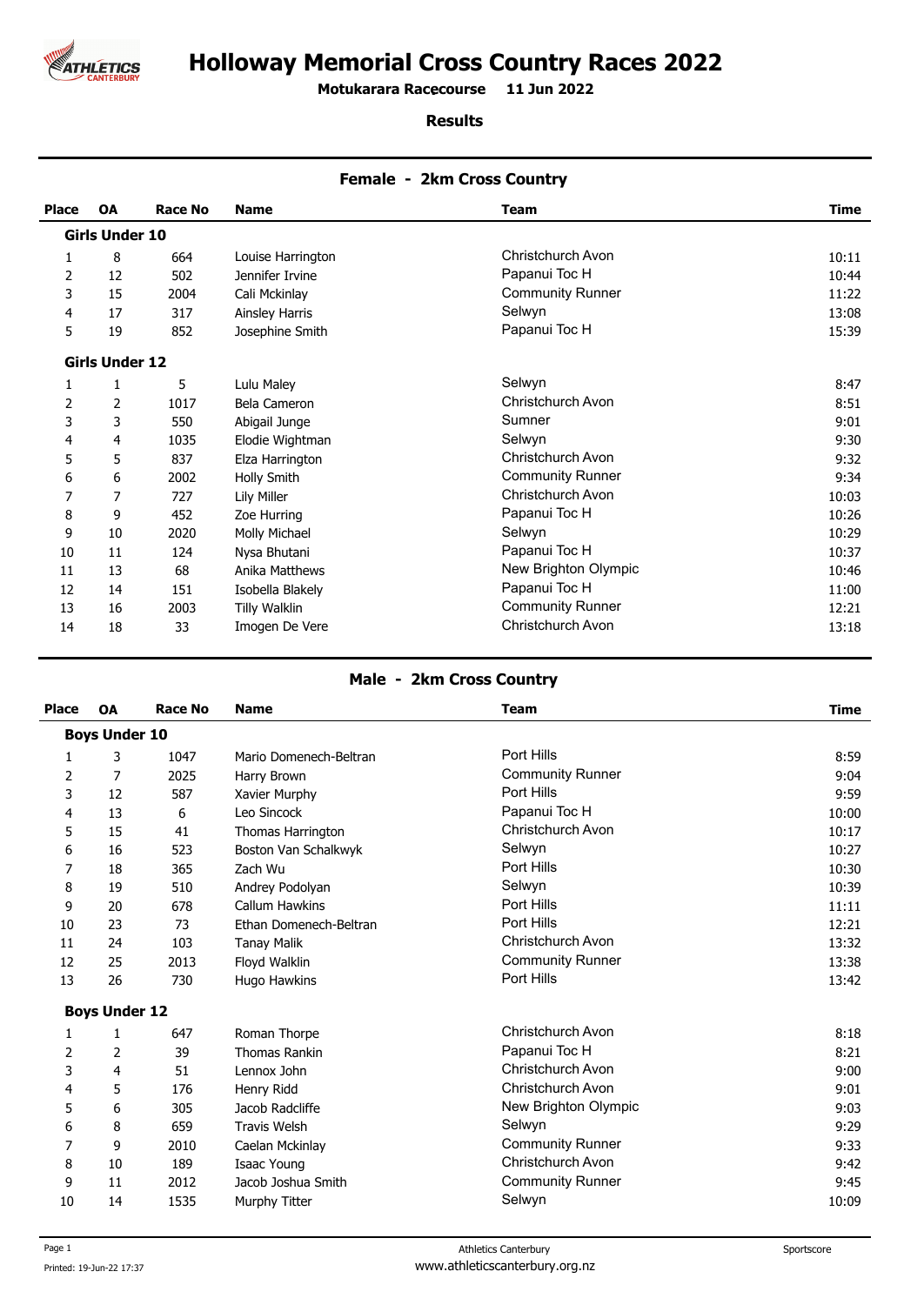# **Male - 2km Cross Country**

| Place | <b>OA</b>            | <b>Race No</b> | <b>Name</b> | Team                    | Time  |
|-------|----------------------|----------------|-------------|-------------------------|-------|
|       | <b>Boys Under 12</b> |                |             |                         |       |
| 11    | 17                   | 432            | Tom Cook    | Port Hills              | 10:29 |
| 12    | 21                   | 2011           | Arlo Murphy | <b>Community Runner</b> | 11:50 |
| 13    | 22                   | 653            | Noah James  | Selwyn                  | 12:04 |
| 14    | 27                   | 86             | Ruichen Ma  | Christchurch Avon       | 16:00 |

## **Female - 3km Cross Country**

| <b>Place</b> | <b>OA</b>             | <b>Race No</b> | <b>Name</b>            | Team              | <b>Time</b> |
|--------------|-----------------------|----------------|------------------------|-------------------|-------------|
|              | <b>Girls Under 14</b> |                |                        |                   |             |
| 1            | 2                     | 1061           | Isabel Prescott        | Selwyn            | 12:13       |
| 2            | 3                     | 1004           | Eleanor Bisley         | Selwyn            | 12:26       |
| 3            | 4                     | 836            | Maclane Gordon         | Port Hills        | 12:50       |
| 4            | 5                     | 196            | Kiera O'Donnell        | Port Hills        | 12:51       |
| 5            | 11                    | 597            | Lily Sewell            | Selwyn            | 13:20       |
| 6            | 12                    | 427            | <b>Felicity Newsom</b> | Port Hills        | 13:21       |
| 7            | 13                    | 76             | Aimee Free             | Christchurch Avon | 13:40       |
| 8            | 14                    | 509            | Freya MacDonald        | Selwyn            | 14:34       |
| 9            | 15                    | 604            | Hayley Donaldson       | Christchurch Avon | 17:55       |
|              | Girls Under 16        |                |                        |                   |             |
| 1            |                       | 1382           | <b>Brynne Gordon</b>   | Port Hills        | 11:35       |
| 2            | 7                     | 493            | Emily Watt             | Sumner            | 13:08       |
| 3            | 6                     | 382            | Amelia Henstock        | University        | 13:08       |
| 4            | 9                     | 770            | Gabrielle Dickinson    | North Canterbury  | 13:09       |
| 5            | 8                     | 596            | Eva Sewell             | Selwyn            | 13:09       |
| 6            | 10                    | 1798           | Zania Roberts          | Port Hills        | 13:10       |

## **Male - 3km Cross Country**

| <b>Place</b> | OA                   | <b>Race No</b> | <b>Name</b>          | <b>Team</b>              | <b>Time</b> |
|--------------|----------------------|----------------|----------------------|--------------------------|-------------|
|              | <b>Boys Under 14</b> |                |                      |                          |             |
| 1            | 4                    | 657            | Ethan Richardson     | Selwyn                   | 11:04       |
| 2            | 5                    | 777            | Otto Church          | Christchurch Avon        | 11:07       |
| 3            | 7                    | 399            | Harry Woodhouse      | <b>Christchurch Avon</b> | 11:16       |
| 4            | 9                    | 1003           | <b>Brent Cameron</b> | Christchurch Avon        | 11:25       |
| 5            | 11                   | 767            | Jarrod Harris        | Selwyn                   | 11:40       |
| 6            | 12                   | 351            | Ben Lough            | University               | 11:44       |
| 7            | 19                   | 301            | Jack Straker         | Christchurch Avon        | 12:48       |
| 8            | 20                   | 16             | Lachlan Calnon       | Port Hills               | 12:50       |
| 9            | 22                   | 835            | Selwyn-Jack Bayliss  | Port Hills               | 13:25       |
| 10           | 23                   | 565            | Angus Sharpe         | Sumner                   | 14:24       |
| 11           | 24                   | 95             | Quinn Edmondson      | Port Hills               | 15:00       |
| 12           | 25                   | 2024           | <b>William Bruce</b> | <b>Community Runner</b>  | 18:05       |
|              | <b>Boys Under 16</b> |                |                      |                          |             |
| 1            | 1                    | 418            | <b>Thomas Newsom</b> | Port Hills               | 10:38       |
| 2            | 2                    | 626            | Ciaran Harris        | Selwyn                   | 10:54       |
| 3            | 3                    | 695            | Max Aldridge         | Port Hills               | 10:55       |
| 4            | 6                    | 435            | Aidan Fitzmaurice    | <b>Christchurch Avon</b> | 11:08       |
| 5            | 8                    | 312            | Dardy Harrington     | <b>Christchurch Avon</b> | 11:23       |
| 6            | 10                   | 845            | Macrae (Mac) Smith   | Sumner                   | 11:30       |
| 7            | 13                   | 625            | <b>Tyler Burnett</b> | Selwyn                   | 11:51       |
| 8            | 14                   | 1822           | Markus Jorgensen     | New Brighton Olympic     | 12:11       |
| 9            | 15                   | 644            | <b>Tyler Lodge</b>   | New Brighton Olympic     | 12:15       |
| 10           | 16                   | 243            | Caleb Radcliffe      | New Brighton Olympic     | 12:16       |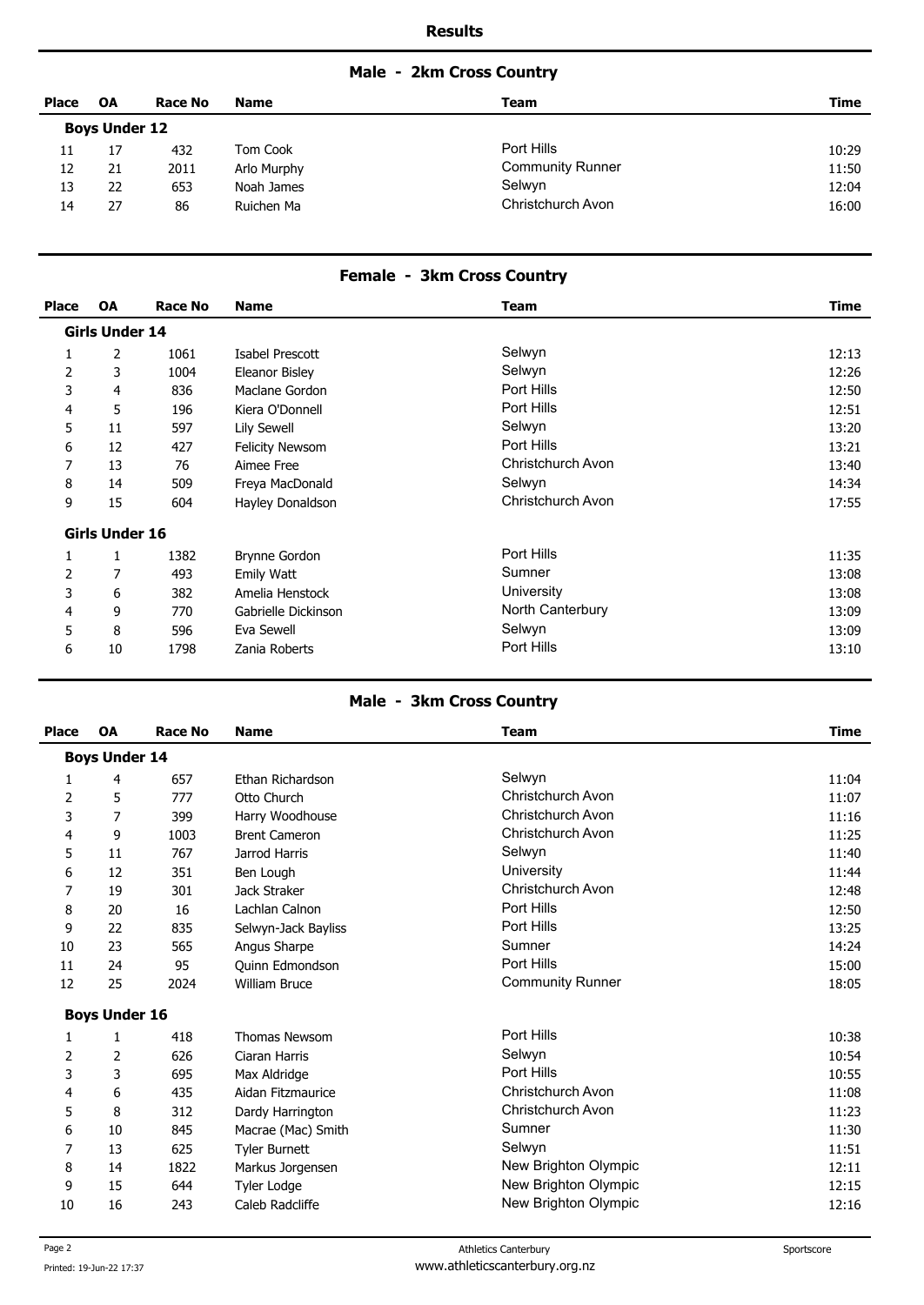# **Male - 3km Cross Country**

| <b>Place</b> | <b>OA</b>            | <b>Race No</b> | <b>Name</b>   | Team                 | <b>Time</b> |
|--------------|----------------------|----------------|---------------|----------------------|-------------|
|              | <b>Boys Under 16</b> |                |               |                      |             |
| 11           |                      | 805            | Henry Church  | New Brighton Olympic | 12:17       |
| 12           | 18                   | 779            | Finlay Sharpe | Sumner               | 12:32       |
| 13           | 21                   | 88             | Andre Free    | Christchurch Avon    | 13:02       |

#### **Female - Race 3**

| <b>Place</b>   | <b>OA</b>            | <b>Race No</b> | <b>Name</b>          | <b>Team</b>                     | <b>Time</b> |
|----------------|----------------------|----------------|----------------------|---------------------------------|-------------|
|                | <b>Women U20 4km</b> |                |                      |                                 |             |
| 1              | $\mathbf{1}$         | 1813           | Megan Foster         | University                      | 17:28       |
| 2              | 2                    | 34             | Haven Drinnan        | North Canterbury                | 19:22       |
| 3              | 3                    | 394            | Keira McNaughton     | Papanui Toc H                   | 19:40       |
|                | <b>Snr Women 8km</b> |                |                      |                                 |             |
| 1              | 11                   | 224            | Olivia Ritchie       | Don Greig Racing Stables        | 32:26       |
| 2              | 13                   | 1634           | Julia Grant          | <b>Whippets Running Project</b> | 33:57       |
| 3              | 14                   | 1429           | Sarah McClure        | University                      | 34:14       |
| 4              | 15                   | 2021           | Abby Williamson      | <b>Whippets Running Project</b> | 34:36       |
| 5              | 16                   | 538            | Natalie Dryden       | University                      | 34:37       |
| 6              | 17                   | 1596           | Miriam Clark         | University                      | 34:47       |
| 7              | 18                   | 557            | <b>Emily Molloy</b>  | <b>Whippets Running Project</b> | 35:00       |
| 8              | 21                   | 1474           | Bridget Lumsden      | Don Greig Racing Stables        | 36:15       |
| 9              | 22                   | 2001           | Angela Doig          | <b>Community Runner</b>         | 37:21       |
| 10             | 23                   | 1491           | Rebecca Kingsford    | <b>Whippets Running Project</b> | 38:09       |
| 11             | 24                   | 1398           | Laura Wood           | <b>Whippets Running Project</b> | 38:34       |
| 12             | 25                   | 359            | Sophie White         | Don Greig Racing Stables        | 38:39       |
| 13             | 26                   | 123            | Monica Koster        | University                      | 40:26       |
|                | <b>MW35 6km</b>      |                |                      |                                 |             |
| 1              | 20                   | 742            | Fiona Dowling        | Don Greig Racing Stables        | 35:45       |
|                | <b>MW40 6km</b>      |                |                      |                                 |             |
| 1              | 6                    | 1129           | Serena Kelly         | Don Greig Racing Stables        | 26:16       |
| $\overline{2}$ | 19                   | 2026           | Susan Hawkins        | <b>Community Runner</b>         | 35:01       |
|                | <b>MW50 6km</b>      |                |                      |                                 |             |
| 1              | 7                    | 208            | Fiona Gilroy         | Port Hills                      | 30:00       |
| $\overline{2}$ | $10\,$               | 156            | Wendy Richards       | Christchurch Avon               | 31:22       |
|                | <b>MW55 6km</b>      |                |                      |                                 |             |
| 1              | 8                    | 646            | Robyn Perkins        | Sumner                          | 30:25       |
| $\overline{2}$ | 12                   | 252            | Robyn Daly           | Port Hills                      | 33:07       |
|                |                      | 781            | Mary-Clare Delahunty | Sumner                          | DQ          |
|                | MW60 6km             |                |                      |                                 |             |
| $\mathbf{1}$   | 9                    | 990            | Maree Greig          | Don Greig Racing Stables        | 31:21       |
|                | <b>MW704km</b>       |                |                      |                                 |             |
| $\mathbf{1}$   | 5                    | 2016           | Liz Van Til          | Methodist                       | 26:09       |
|                |                      | Open Women 4km |                      |                                 |             |
| $\mathbf{1}$   | 4                    | 761            | Iona Powell          | Sumner                          | 22:32       |
|                |                      |                |                      |                                 |             |

| Male | Race 4 |
|------|--------|
|------|--------|

**Place OA Race No Name Team Time**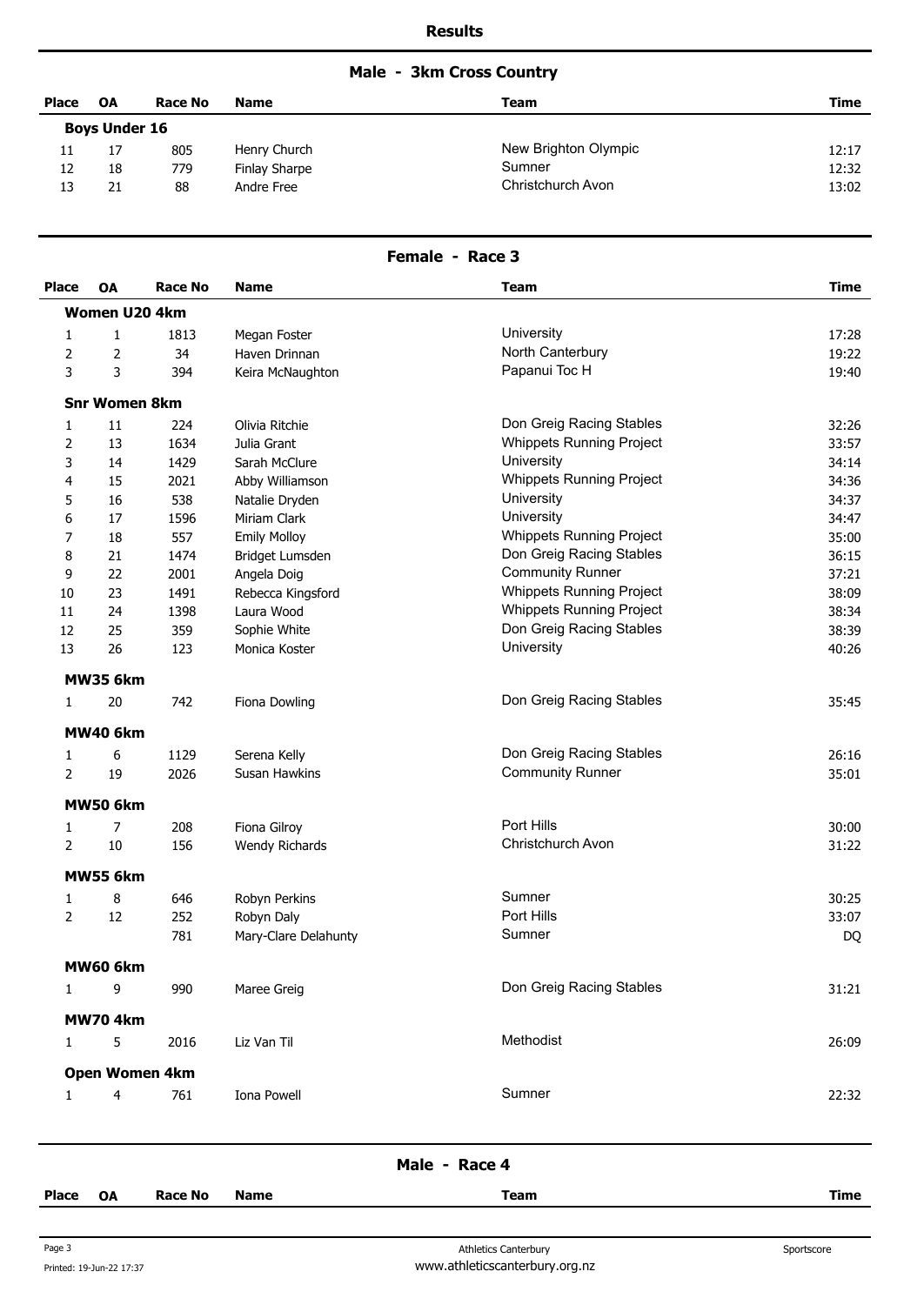**Male - Race 4** 

| <b>Place</b>   | <b>OA</b>           | Race No | <b>Name</b>            | <b>Team</b>                     | <b>Time</b> |
|----------------|---------------------|---------|------------------------|---------------------------------|-------------|
|                | Men U18 4km         |         |                        |                                 |             |
| 1              | $\mathbf{1}$        | 2023    | Ben Airey              | Selwyn                          | 14:05       |
| 2              | 2                   | 354     | Daniel Prescott        | Selwyn                          | 15:17       |
| 3              | 3                   | 1540    | Mitchell Kane          | Port Hills                      | 17:16       |
|                | Men U20 6km         |         |                        |                                 |             |
| 1              | 7                   | 912     | Henry McMecking        | Port Hills                      | 20:28       |
| $\overline{2}$ | 8                   | 222     | Angus Sevier           | Port Hills                      | 21:14       |
|                | <b>Snr Men 10km</b> |         |                        |                                 |             |
| 1              | 24                  | 464     | Cameron Clark          | Christchurch Avon               | 33:56       |
| $\overline{2}$ | 27                  | 1620    | Andy Good              | University                      | 34:52       |
| 3              | 29                  | 636     | Corban Straker         | Christchurch Avon               | 35:50       |
| 4              | 30                  | 855     | Shogo Watanabe         | University                      | 36:03       |
| 5              | 31                  | 1588    | Sam Petty              | University                      | 36:12       |
| 6              | 33                  | 2008    | Jake Jackson-Grammer   | <b>Community Runner</b>         | 36:39       |
| 7              | 37                  | 119     | Chanel Muir            | Christchurch Avon               | 37:26       |
| 8              | 39                  | 885     | Daniel Roswell         | <b>Whippets Running Project</b> | 37:40       |
| 9              | 40                  | 817     | Carl Parkins           | Don Greig Racing Stables        | 37:51       |
| 10             | 41                  | 1597    | <b>Tom Williams</b>    | <b>Whippets Running Project</b> | 38:06       |
| 11             | 42                  | 745     | Laurie Watson          | University                      | 38:18       |
| 12             | 43                  | 889     | Richie Boon            | University                      | 38:19       |
| 13             | 47                  | 1820    | Harry Rattray          | University                      | 39:23       |
| 14             | 57                  | 1056    | George Hedley          | Sumner                          | 42:41       |
| 15             | 59                  | 2027    | Jack Brownie           | <b>Community Runner</b>         | 42:48       |
|                | <b>MM35 10km</b>    |         |                        |                                 |             |
|                |                     |         |                        |                                 |             |
| 1              | 32                  | 1528    | Alex Kelliher          | Christchurch Avon               | 36:38       |
| 2              | 44                  | 924     | Simon Kerr             | Don Greig Racing Stables        | 38:48       |
| 3              | 45                  | 1737    | Nathan Hey             | University                      | 38:57       |
| 4              | 53                  | 1801    | Jimmy Feathery         | Don Greig Racing Stables        | 40:48       |
| 5              | 54                  | 893     | James Wellacott        | New Brighton Olympic            | 41:49       |
| 6              | 55                  | 1442    | Simon Wooding          | Sumner                          | 41:58       |
| 7              | 58                  | 656     | Jason Wilcock          | Papanui Toc H                   | 42:48       |
|                | <b>MM40 10km</b>    |         |                        |                                 |             |
| 1              | 52                  | 1592    | Michael Anderson       | Sumner                          | 40:44       |
| 2              | 62                  | 2019    | Sam James              | Selwyn                          | 46:37       |
|                | <b>MM45 10km</b>    |         |                        |                                 |             |
| $\mathbf{1}$   | 51                  | 768     | David Fitch            | Sumner                          | 40:39       |
|                | <b>MM50 8km</b>     |         |                        |                                 |             |
| 1              | 13                  | 1690    | Chris Mardon           | New Brighton Olympic            | 30:17       |
| $\overline{2}$ | 22                  | 233     | John Marshall          | New Brighton Olympic            | 32:49       |
| 3              | 28                  | 582     | Tom Sharpe             | Sumner                          | 35:18       |
| 4              | 34                  | 182     | Matthew Love-Smith     | New Brighton Olympic            | 36:45       |
| 5              | 61                  | 2017    | <b>Rick Harlow</b>     | Port Hills                      | 46:04       |
| 6              | 63                  | 819     | <b>Bruce Steven</b>    | Sumner                          | 47:32       |
|                | <b>MM55 8km</b>     |         |                        |                                 |             |
| 1              | 18                  | 24      | <b>Richard Bennett</b> | Don Greig Racing Stables        | 32:04       |
| $\overline{2}$ | 56                  | 955     | Stephen Graham         | New Brighton Olympic            | 42:05       |
|                | <b>MM60 8km</b>     |         |                        |                                 |             |
| 1              | 23                  | 133     | Peter Richards         | <b>Christchurch Avon</b>        | 33:39       |
| 2              | 35                  | 2007    | John Durand            | <b>Community Runner</b>         | 37:23       |
| 3              | 38                  | 79      | <b>Richard Merrett</b> | Christchurch Avon               | 37:32       |
| 4              | 46                  | 2028    | <b>Nick Rutter</b>     | <b>Community Runner</b>         | 39:15       |
| 5              | 48                  | 379     | Neil Gilmour           | Christchurch Avon               | 39:26       |